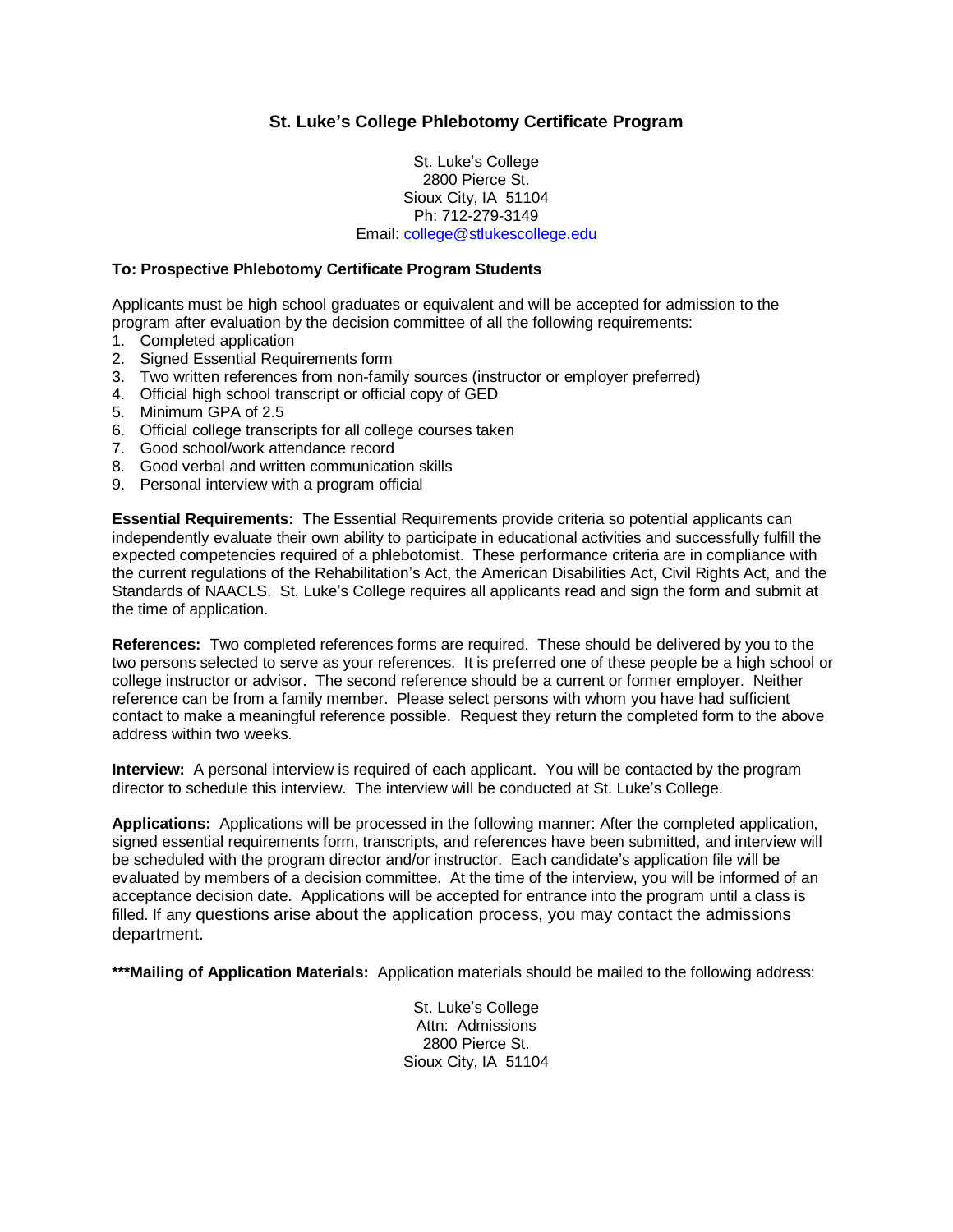## ST. LUKE'S COLLEGE PHLEBOTOMY CERTIFICATE PROGRAM PERSONAL REFERENCE

| <b>NAME OF APPLICANT:</b>                                                                                                                                                                                                                                                                                                                                                                                                                                                                                                                                                                                                                                                                                                                                               |                                                                        |                                                                                                                                                                                                                  |          |                                                                                                                                                                                    |
|-------------------------------------------------------------------------------------------------------------------------------------------------------------------------------------------------------------------------------------------------------------------------------------------------------------------------------------------------------------------------------------------------------------------------------------------------------------------------------------------------------------------------------------------------------------------------------------------------------------------------------------------------------------------------------------------------------------------------------------------------------------------------|------------------------------------------------------------------------|------------------------------------------------------------------------------------------------------------------------------------------------------------------------------------------------------------------|----------|------------------------------------------------------------------------------------------------------------------------------------------------------------------------------------|
|                                                                                                                                                                                                                                                                                                                                                                                                                                                                                                                                                                                                                                                                                                                                                                         |                                                                        | (First Name)                                                                                                                                                                                                     | (Middle) | (Last)                                                                                                                                                                             |
| Applicant's Waiver of Right to Access:<br>The Family Educational Rights and Privacy Act of 1974, as amended, (PL 93-380), allows a candidate for<br>admission to waive his or her right of access to confidential statements written on his or her behalf if the<br>recommendation is used solely for the purposes of admission and if the candidate, upon request, is notified of the<br>names of all persons making such recommendations on his or her behalf. St. Luke's College does not require that<br>you make such a waiver as a condition for admission. However, under the legislation, you have the option of<br>signing such a waiver as follows:<br>I hereby voluntarily _____ waive, _____ do not waive my right to examine this confidential evaluation. |                                                                        |                                                                                                                                                                                                                  |          |                                                                                                                                                                                    |
|                                                                                                                                                                                                                                                                                                                                                                                                                                                                                                                                                                                                                                                                                                                                                                         |                                                                        |                                                                                                                                                                                                                  |          | Date <b>Date</b>                                                                                                                                                                   |
| In what capacity have you known the applicant?<br>How well do you know the applicant? _____ Very well _____ Fairly well _____ Slightly                                                                                                                                                                                                                                                                                                                                                                                                                                                                                                                                                                                                                                  |                                                                        |                                                                                                                                                                                                                  |          |                                                                                                                                                                                    |
| For Questions II to X, please circle the appropriate rating.                                                                                                                                                                                                                                                                                                                                                                                                                                                                                                                                                                                                                                                                                                            |                                                                        |                                                                                                                                                                                                                  |          |                                                                                                                                                                                    |
|                                                                                                                                                                                                                                                                                                                                                                                                                                                                                                                                                                                                                                                                                                                                                                         | <b>II. QUALITY OF PERFORMANCE</b><br>4.<br>2.<br>NA Unable to evaluate | 3. Requires some supervision and completes work accurately most of the time<br>1. Needs direct supervision to correct frequent errors                                                                            |          | 5. Requires minimum supervision and completes work accurately and on a timely basis                                                                                                |
|                                                                                                                                                                                                                                                                                                                                                                                                                                                                                                                                                                                                                                                                                                                                                                         | III. DEPENDABILITY/ATTENDANCE<br>4.<br>2.<br>NA Unable to evaluate     | 5. Always punctual, very conscientious and dependable; minimal absenteeism<br>3. Usually punctual; absenteeism average/acceptable; usually reliable<br>1. Poor in punctuality; excessive absenteeism; unreliable |          |                                                                                                                                                                                    |
|                                                                                                                                                                                                                                                                                                                                                                                                                                                                                                                                                                                                                                                                                                                                                                         | <b>IV. INITIATIVE/COOPERATION</b><br>4.<br>2.<br>NA Unable to evaluate | 1. Does just enough to get by or seldom finishes a task; lazy; uncooperative                                                                                                                                     |          | 5. Energetic, enthusiastic; a self-starter; performs all tasks willingly and without complaint<br>3. Average enthusiasm; sometimes needs encouragement; does only what is assigned |
| <b>V. PERSONAL APPEARANCE</b><br>5. Displays a professional demeanor; dresses appropriately for the occasion<br>4.<br>3. Generally neat and clean, somewhat more casual than preferred<br>2.                                                                                                                                                                                                                                                                                                                                                                                                                                                                                                                                                                            |                                                                        |                                                                                                                                                                                                                  |          |                                                                                                                                                                                    |

1. Dresses inappropriately; hygiene needs improvement

NA Unable to evaluate